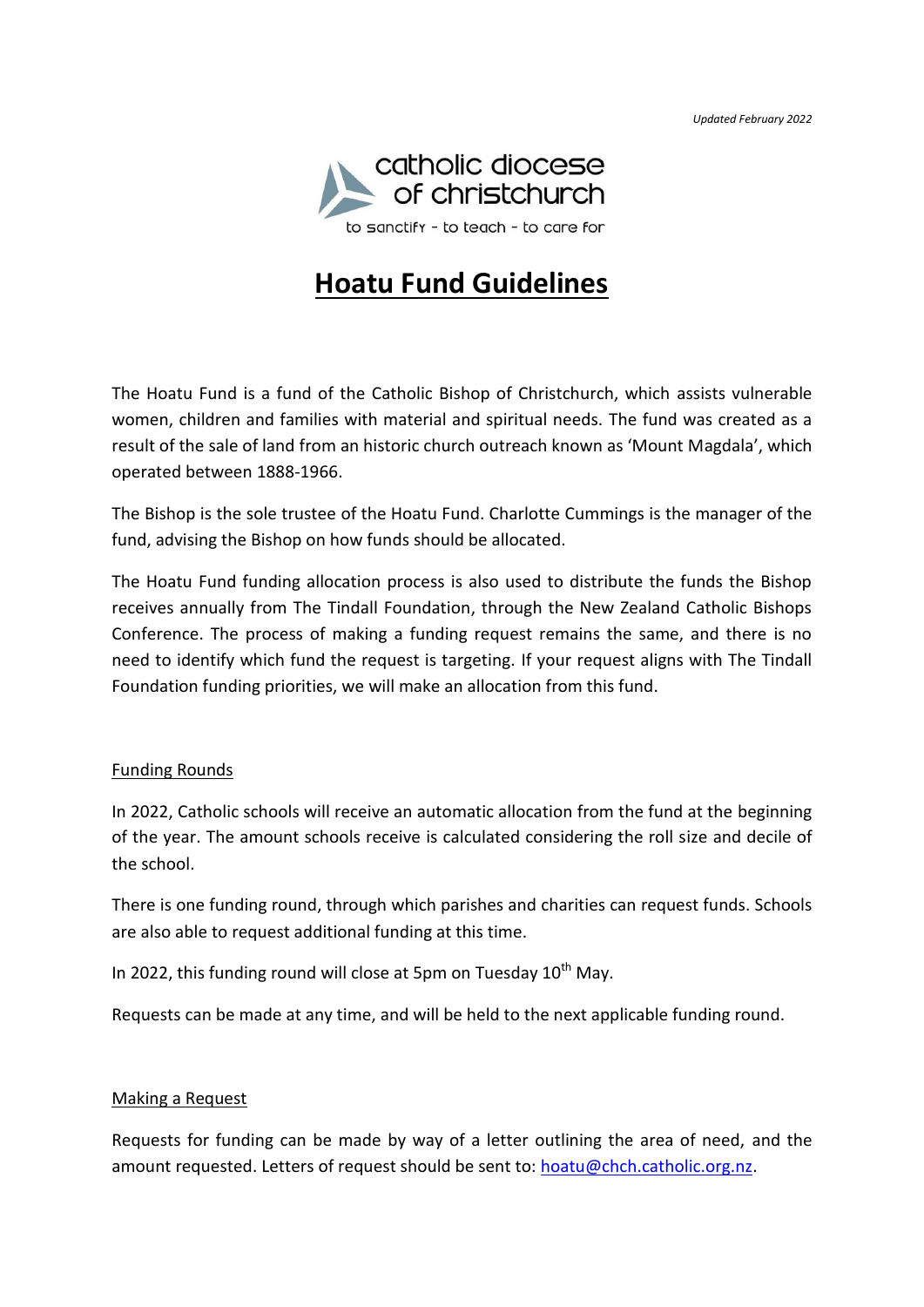Please note, where the request will benefit an individual or family, identifying details are not required.

If you are making your first request to the fund, please also ensure a bank deposit slip is attached to your letter of request.

## What the Hoatu Fund Supports

Requests can be made to the Hoatu Fund either for direct support for individuals or families, or for wider projects which seek to support women, children and families in areas of material or spiritual need.

Areas of need which have previously been funded include: providing meals for people in times of particular need, support with bill payment where there has been illness or bereavement, costs associated with education such as uniforms, transport or education outside the classroom.

Projects which have previously been funded include: parenting programmes, support for young parents finding and maintaining accommodation, initiatives to assist migrants integrating into their local community, programmes for people who have experienced domestic violence, and the creation of a 'loan library' of items for babies.

## Hoatu Fund - Exclusions

The fund does not cover:

- Medical or dental costs
- Funeral costs
- Costs associated with immigration
- Legal costs
- School attendance dues
- Retrospective needs

While in many instances funds will be used to benefit individuals or families, requests must be made through a school, parish or charity, and individuals cannot receive funding directly. Please note that individuals should not benefit from an amount more than \$1,500, and families should not benefit from an amount more than \$2,000 in a 12 month period.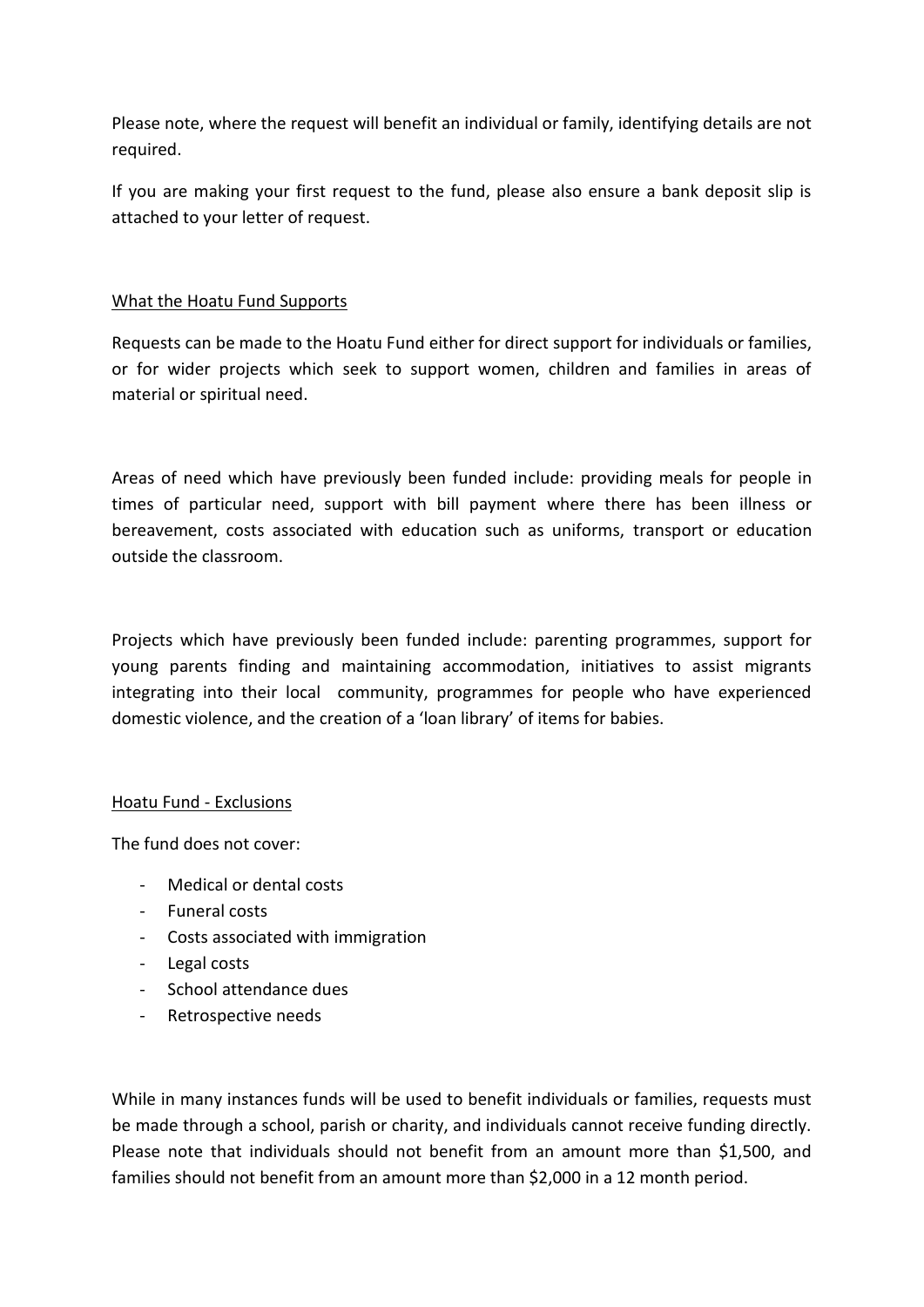Please also note that cash is not to be given directly to an individual or family, however vouchers can be provided.

# Additional Notes for Schools

Please keep in mind that the core purpose of the fund is to cover welfare needs, as opposed to costs associated with the schools education budget, such as classroom resources or Teacher Aide funding.

The preference is also that funds are used in a targeted manner to enable students to participate where cost is a barrier, instead of providing an across the board subsidy to reduce overall costs.

## What The Tindall Foundation Fund Supports

Each year, The Tindall Foundation sets priorities which guide the allocation of funding. The core areas the foundation supports are initiatives targeted at children aged 0-5, leadership programmes, services which seek to provide a 'hand up' not a 'hand out', support for migrant communities, and grass roots projects in smaller communities.

# The Tindall Foundation – Exclusions

- Projects relating to health
- Individual needs
- Retrospective needs
- Religious advancement
- Arts/cultural initiatives

## Receipt of Funds and Accountability

You will receive a letter advising the outcome of your request, via email. Within a fortnight of receiving this letter funds will be transferred to the bank account of your school, parish or charity. Please note that a receipt is not required.

Should you receive funding, you are required to write an accountability letter, detailing how funds were used. The outcome letter you receive will identify the date by which this accountability letter needs to be submitted. If you are making a further request for funding, you are required to submit an accountability letter at the time of this new request.